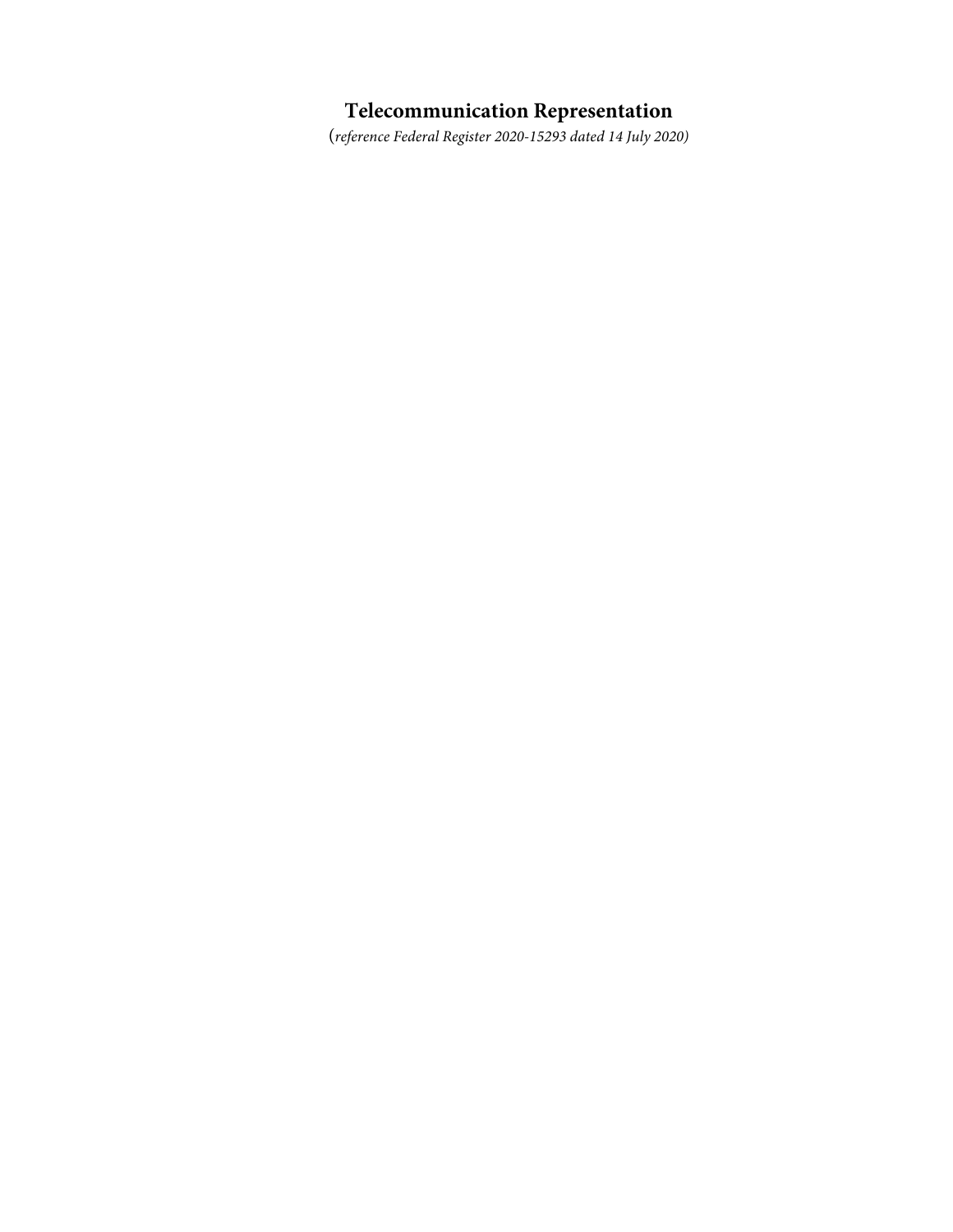## **PART I: REPRESENTATION REGARDING CERTAIN TELECOMMUNICATIONS AND VIDEO SURVEILLANCE SERVICES OR EQUIPMENT (AUG 2020).**

The Vendor shall not complete the representation at paragraph (d)(1) (below) in this provision, if the Vendor has represented that it "does not provide covered telecommunications equipment or services as a part of its offered products or services to the Government in the performance of any contract, subcontract, or other contractual instrument" in Part III paragraph (c), Covered Telecommunications Equipment or Services-Representation.

(a) *Definitions.* As used in this provision has the meaning provided in Part II paragraph (a).

(b) *Prohibition.* (1) Section 889(a)(1)(A) of the John S. McCain National Defense Authorization Act for Fiscal Year 2019 (Pub. L. 115-232) prohibits the head of an executive agency on or after August 13, 2019, from procuring or obtaining, or extending or renewing any contractual agreement to procure or obtain, any equipment, system, or service that uses covered telecommunications equipment or services as a substantial or essential component of any system, or as critical technology as part of any system. Nothing in the prohibition shall be construed to—

(i) Prohibit the head of an executive agency from procuring with an entity to provide a service that connects to the facilities of a third-party, such as backhaul, roaming, or interconnection arrangements; or

(ii) Cover telecommunications equipment that cannot route or redirect user data traffic or cannot permit visibility into any user data or packets that such equipment transmits or otherwise handles.

(2) Section 889(a)(1)(B) of the John S. McCain National Defense Authorization Act for Fiscal Year 2019 (Pub. L. 115-232) prohibits the head of an executive agency on or after August 13, 2020, from entering into, extending, or renewing any contractual agreement with an entity that uses any equipment, system, or service that uses covered telecommunications equipment or services as a substantial or essential component of any system, or as critical technology as part of any system. This prohibition applies to the use of covered telecommunications equipment or services, regardless of whether that use is in performance of work under any Federal contractual agreement. Nothing in the prohibition shall be construed to—

(i) Prohibit the head of an executive agency from procuring with an entity to provide a service that connects to the facilities of a third-party, such as backhaul, roaming, or interconnection arrangements; or

(ii) Cover telecommunications equipment that cannot route or redirect user data traffic or cannot permit visibility into any user data or packets that such equipment transmits or otherwise handles.

(c) *Procedures.* The Vendor shall review the list of excluded parties in the System for Award Management (SAM) (*https://www.sam.gov*) for entities excluded from receiving federal awards for "covered telecommunications equipment or services."

(d) *Representations.* The Vendor represents that—

(1) It **[] will, [] will not** provide covered telecommunications equipment or services to the Government in the performance of any contract, subcontract or other contractual instrument resulting from this solicitation. The Vendor shall provide the additional disclosure information required at paragraph  $(e)(1)$  of this section if the Vendor responds "will" in paragraph  $(d)(1)$  of this section; and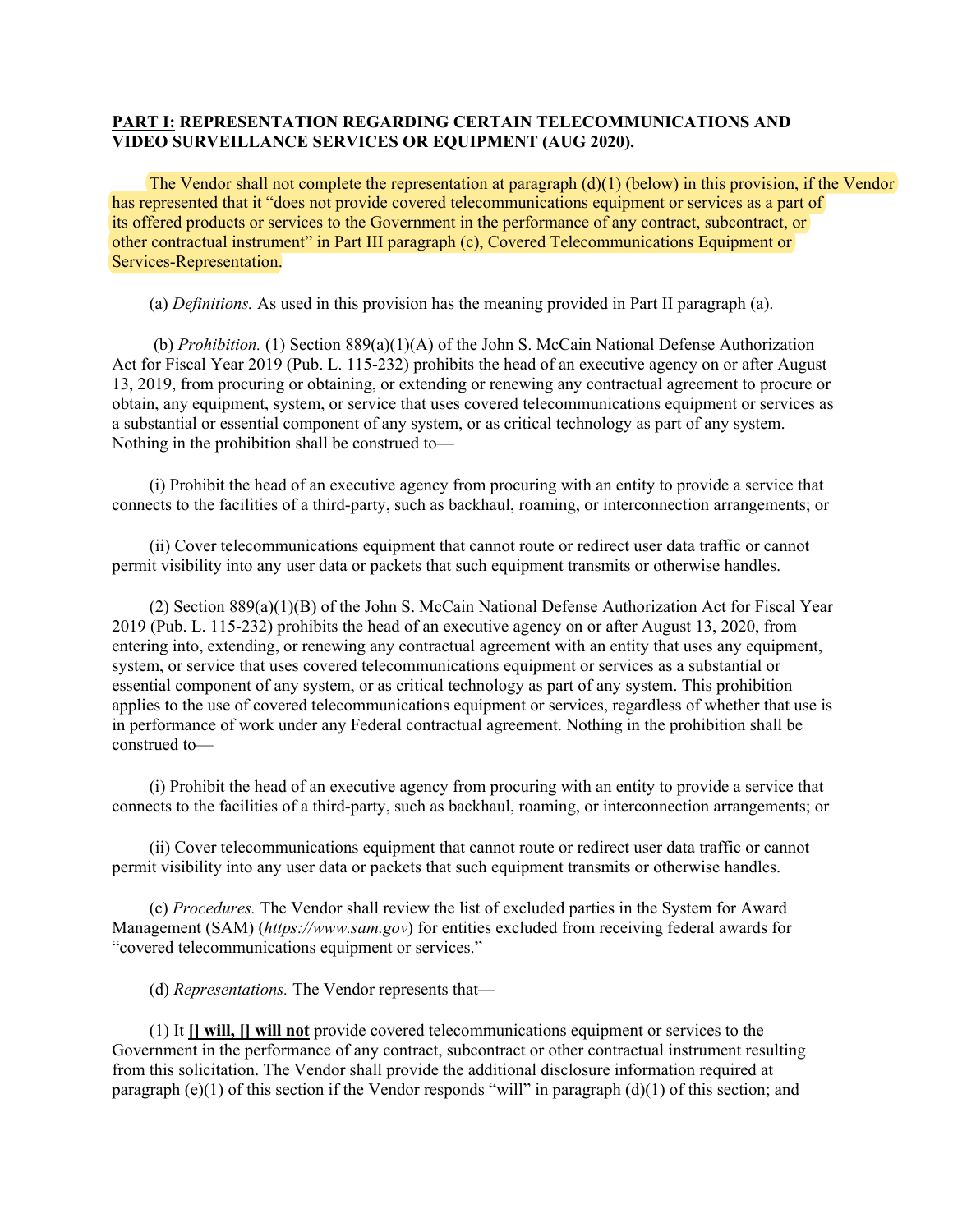(2) After conducting a reasonable inquiry, for purposes of this representation, the Vendor represents that—

It [] does, [] does not use covered telecommunications equipment or services, or use any equipment, system, or service that uses covered telecommunications equipment or services. The Vendor shall provide the additional disclosure information required at paragraph (e)(2) of this section if the Vendor responds "does" in paragraph  $(d)(2)$  of this section.

(e) *Disclosures.* (1) Disclosure for the representation in paragraph (d)(1) of this provision. If the Vendor has responded "will" in the representation in paragraph  $(d)(1)$  of this provision, the Vendor shall provide the following information as part of the offer:

(i) For covered equipment—

(A) The entity that produced the covered telecommunications equipment (include entity name, unique entity identifier, CAGE code, and whether the entity was the original equipment manufacturer (OEM) or a distributor, if known);

(B) A description of all covered telecommunications equipment offered (include brand; model number, such as OEM number, manufacturer part number, or wholesaler number; and item description, as applicable); and

(C) Explanation of the proposed use of covered telecommunications equipment and any factors relevant to determining if such use would be permissible under the prohibition in paragraph (b)(1) of this provision.

(ii) For covered services—

(A) If the service is related to item maintenance: A description of all covered telecommunications services offered (include on the item being maintained: Brand; model number, such as OEM number, manufacturer part number, or wholesaler number; and item description, as applicable); or

(B) If not associated with maintenance, the Product Service Code (PSC) of the service being provided; and explanation of the proposed use of covered telecommunications services and any factors relevant to determining if such use would be permissible under the prohibition in paragraph (b)(1) of this provision.

(2) Disclosure for the representation in paragraph  $(d)(2)$  of this provision. If the Vendor has responded "does" in the representation in paragraph (d)(2) of this provision, the Vendor shall provide the following information as part of the offer:

(i) For covered equipment—

(A) The entity that produced the covered telecommunications equipment (include entity name, unique entity identifier, CAGE code, and whether the entity was the OEM or a distributor, if known);

(B) A description of all covered telecommunications equipment offered (include brand; model number, such as OEM number, manufacturer part number, or wholesaler number; and item description, as applicable); and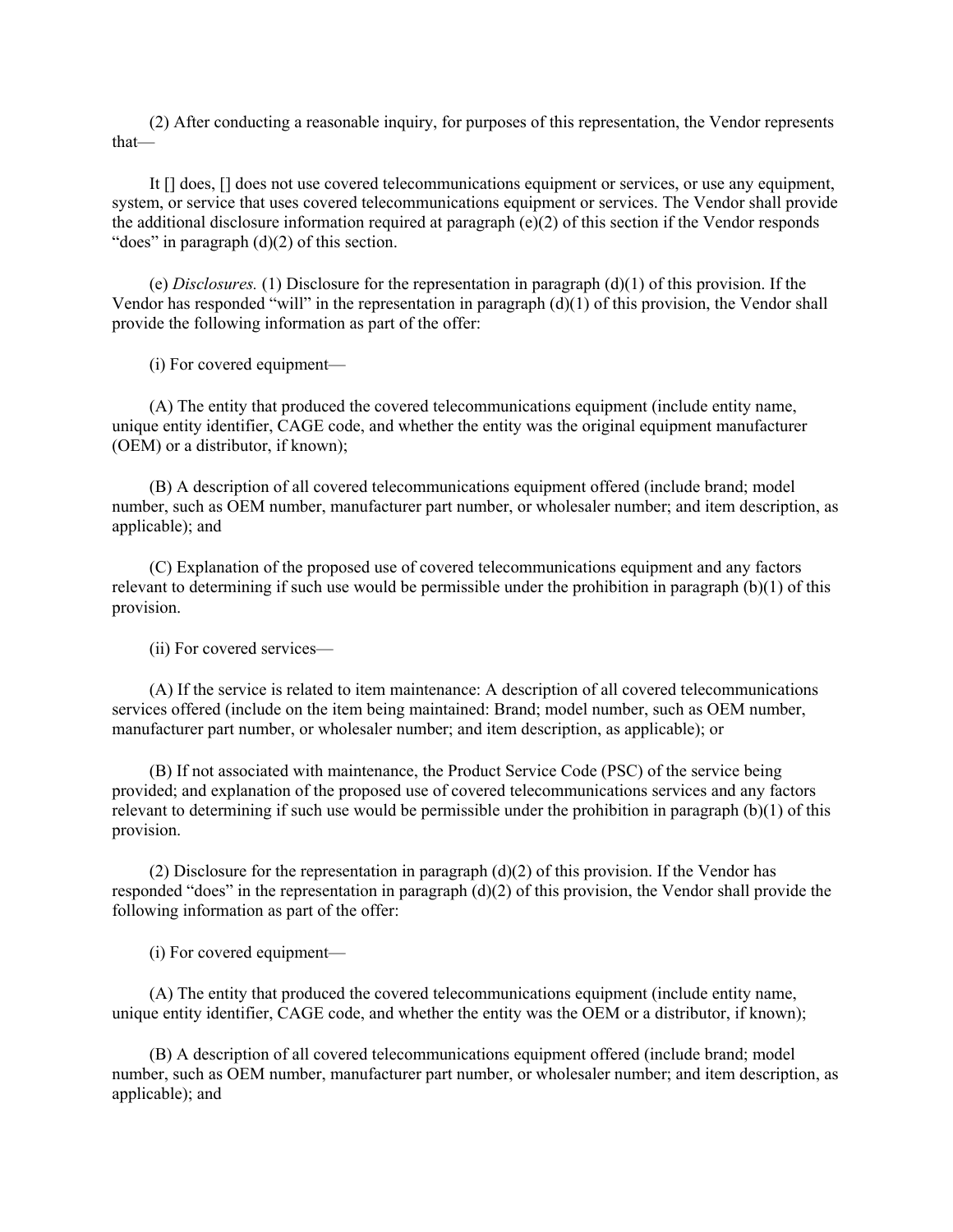(C) Explanation of the proposed use of covered telecommunications equipment and any factors relevant to determining if such use would be permissible under the prohibition in paragraph (b)(2) of this provision.

(ii) For covered services—

(A) If the service is related to item maintenance: A description of all covered telecommunications services offered (include on the item being maintained: Brand; model number, such as OEM number, manufacturer part number, or wholesaler number; and item description, as applicable); or

(B) If not associated with maintenance, the PSC of the service being provided; and explanation of the proposed use of covered telecommunications services and any factors relevant to determining if such use would be permissible under the prohibition in paragraph (b)(2) of this provision.

(End of Provision)

### **PART II: Prohibition on Contracting for Certain Telecommunications and Video Surveillance Services or Equipment**

(a) *Definitions.* As used in this provision:

*Backhaul* means intermediate links between the core network, or backbone network, and the small subnetworks at the edge of the network (*e.g.*, connecting cell phones/towers to the core telephone network). Backhaul can be wireless (e.g., microwave) or wired (*e.g.*, fiber optic, coaxial cable, Ethernet).

*Covered article* means any hardware, software, or service that–

(1) Is developed or provided by a covered entity;

(2) Includes any hardware, software, or service developed or provided in whole or in part by a covered entity; or

(3) Contains components using any hardware or software developed in whole or in part by a covered entity.

*Covered entity* means–

- (1) Kaspersky Lab;
- (2) Any successor entity to Kaspersky Lab;
- (3) Any entity that controls, is controlled by, or is under common control with Kaspersky Lab; or
- (4) Any entity of which Kaspersky Lab has a majority ownership.

*Covered foreign country* means The People's Republic of China.

*Covered telecommunications equipment or services* means–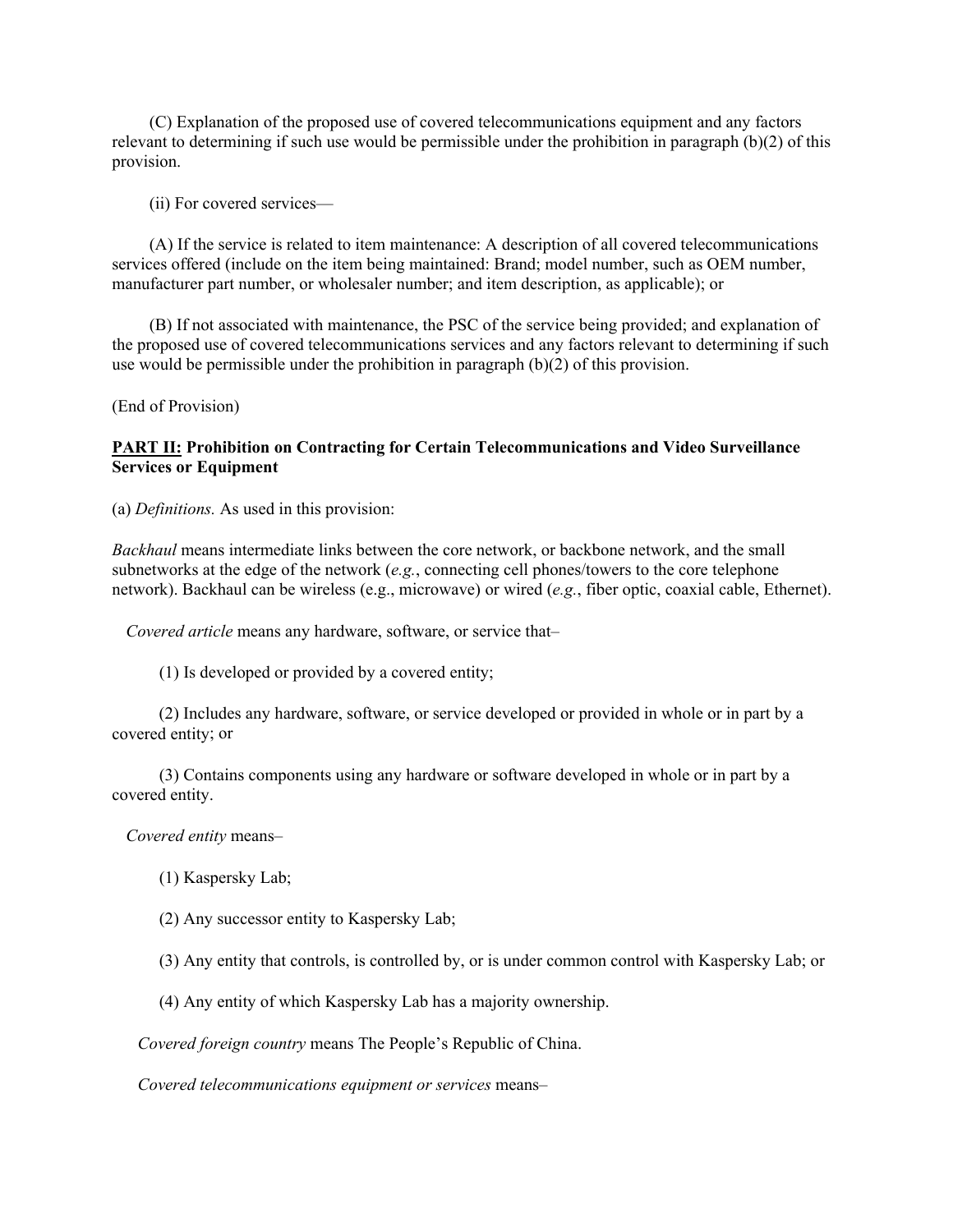(1) Telecommunications equipment produced by Huawei Technologies Company or ZTE Corporation (or any subsidiary or affiliate of such entities);

(2) For the purpose of public safety, security of Government facilities, physical security surveillance of critical infrastructure, and other national security purposes, video surveillance and telecommunications equipment produced by Hytera Communications Corporation, Hangzhou Hikvision Digital Technology Company, or Dahua Technology Company (or any subsidiary or affiliate of such entities);

(3) Telecommunications or video surveillance services provided by such entities or using such equipment; or

(4) Telecommunications or video surveillance equipment or services produced or provided by an entity that the Secretary of Defense, in consultation with the Director of National Intelligence or the Director of the Federal Bureau of Investigation, reasonably believes to be an entity owned or controlled by, or otherwise connected to, the government of a covered foreign country.

#### *Critical technology* means–

(1) Defense articles or defense services included on the United States Munitions List set forth in the International Traffic in Arms Regulations under subchapter M of chapter I of title 22, Code of Federal Regulations;

(2) Items included on the Commerce Control List set forth in Supplement No. 1 to part 774 of the Export Administration Regulations under subchapter C of chapter VII of title 15, Code of Federal Regulations, and controlled-

(i) Pursuant to multilateral regimes, including for reasons relating to national security, chemical and biological weapons proliferation, nuclear nonproliferation, or missile technology; or

(ii) For reasons relating to regional stability or surreptitious listening;

(3) Specially designed and prepared nuclear equipment, parts and components, materials, software, and technology covered by part 810 of title 10, Code of Federal Regulations (relating to assistance to foreign atomic energy activities);

(4) Nuclear facilities, equipment, and material covered by part 110 of title 10, Code of Federal Regulations (relating to export and import of nuclear equipment and material);

(5) Select agents and toxins covered by part 331 of title 7, Code of Federal Regulations, part 121 of title 9 of such Code, or part 73 of title 42 of such Code; or

(6) Emerging and foundational technologies controlled pursuant to section 1758 of the Export Control Reform Act of 2018 (50 U.S.C. 4817).

 *Interconnection arrangements* means arrangements governing the physical connection of two or more networks to allow the use of another's network to hand off traffic where it is ultimately delivered (*e.g.*, connection of a customer of telephone provider A to a customer of telephone company B) or sharing data and other information resources.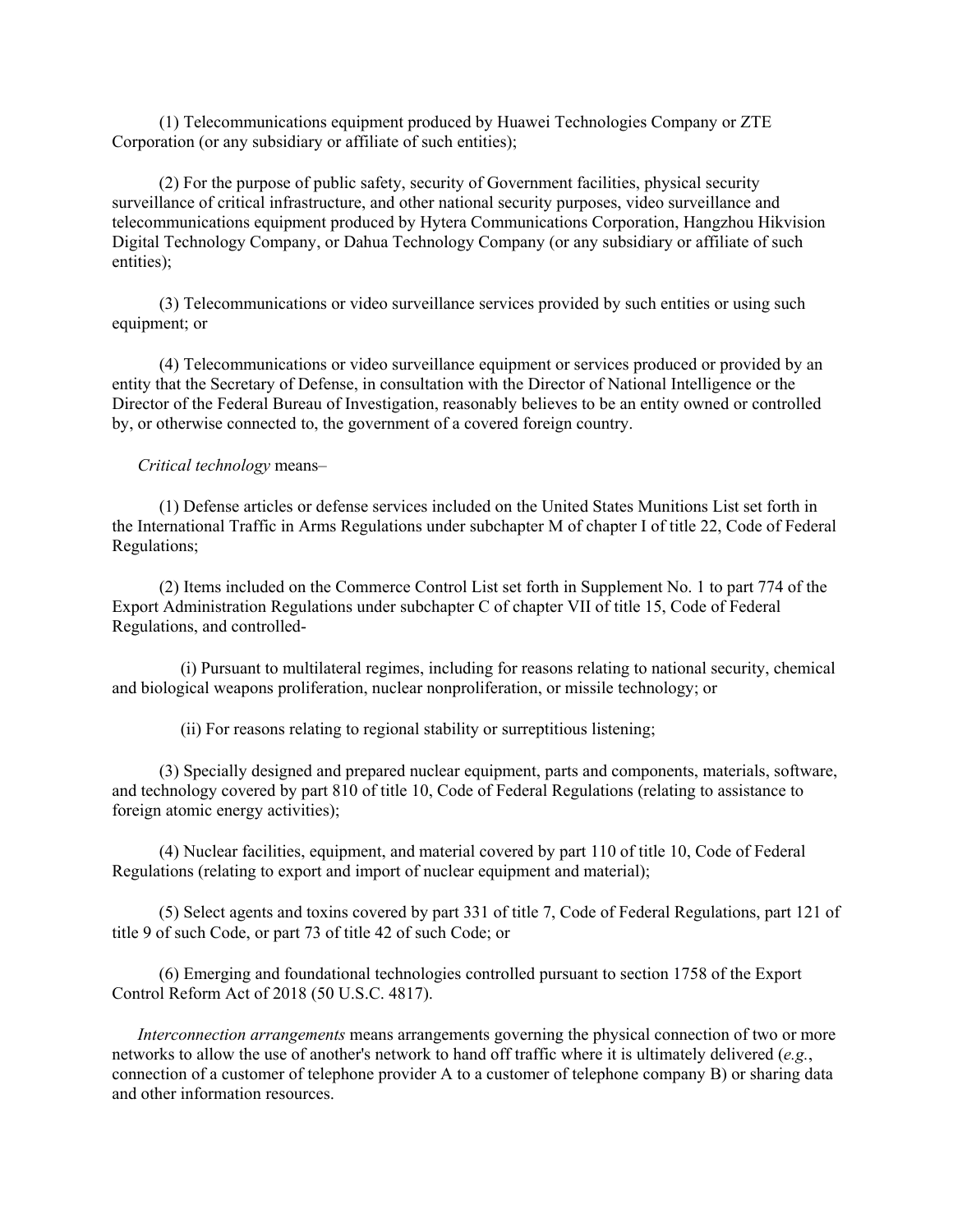*Reasonable inquiry* means an inquiry designed to uncover any information in the entity's possession about the identity of the producer or provider of covered telecommunications equipment or services used by the entity that excludes the need to include an internal or third-party audit.

 *Roaming* means cellular communications services (*e.g.*, voice, video, data) received from a visited network when unable to connect to the facilities of the home network either because signal coverage is too weak or because traffic is too high.

 *Substantial or essential component* means any component necessary for the proper function or performance of a piece of equipment, system, or service.

(b) *Prohibition*. Section 1634 of Division A of the National Defense Authorization Act for Fiscal Year 2018 (Pub. L. 115-91) prohibits Government use of any covered article. The Vendor is prohibited from—

(1) Providing any covered article that the Government will use on or after October 1, 2018; and

(2) Using any covered article on or after October 1, 2018, in the development of data or deliverables first produced in the performance of the contractual agreement.

#### (c) *Reporting requirement*.

(1) In the event the Vendor identifies a covered article provided to the Government during performance of the contractual agreement, or the Vendor is notified of such by a subcontractor at any tier or any other source, the Vendor shall report, in writing, to the Agreements Officer or, in the case of the Department of Defense, to the website at https://dibnet.dod.mil. For indefinite delivery contractual agreements, the Vendor shall report to the Agreements Officer for the indefinite delivery contractual agreement and the Agreements Officer(s) for any affected order or, in the case of the Department of Defense, identify both the indefinite delivery contractual agreement and any affected orders in the report provided at https://dibnet.dod.mil.

(2) The Vendor shall report the following information pursuant to paragraph  $(c)(1)$  of this clause:

(i) Within 1 business day from the date of such identification or notification: the contractual agreement number; the order number(s), if applicable; supplier name; brand; model number (Original Equipment Manufacturer (OEM) number, manufacturer part number, or wholesaler number); item description; and any readily available information about mitigation actions undertaken or recommended.

(ii) Within 10 business days of submitting the report pursuant to paragraph  $(c)(1)$  of this clause: any further available information about mitigation actions undertaken or recommended. In addition, the Vendor shall describe the efforts it undertook to prevent use or submission of a covered article, any reasons that led to the use or submission of the covered article, and any additional efforts that will be incorporated to prevent future use or submission of covered articles.

(d) Subcontracts. The Vendor shall insert the substance of this clause, including this paragraph (d), in all subcontracts, including subcontracts for the acquisition of commercial items.

(End of Provision)